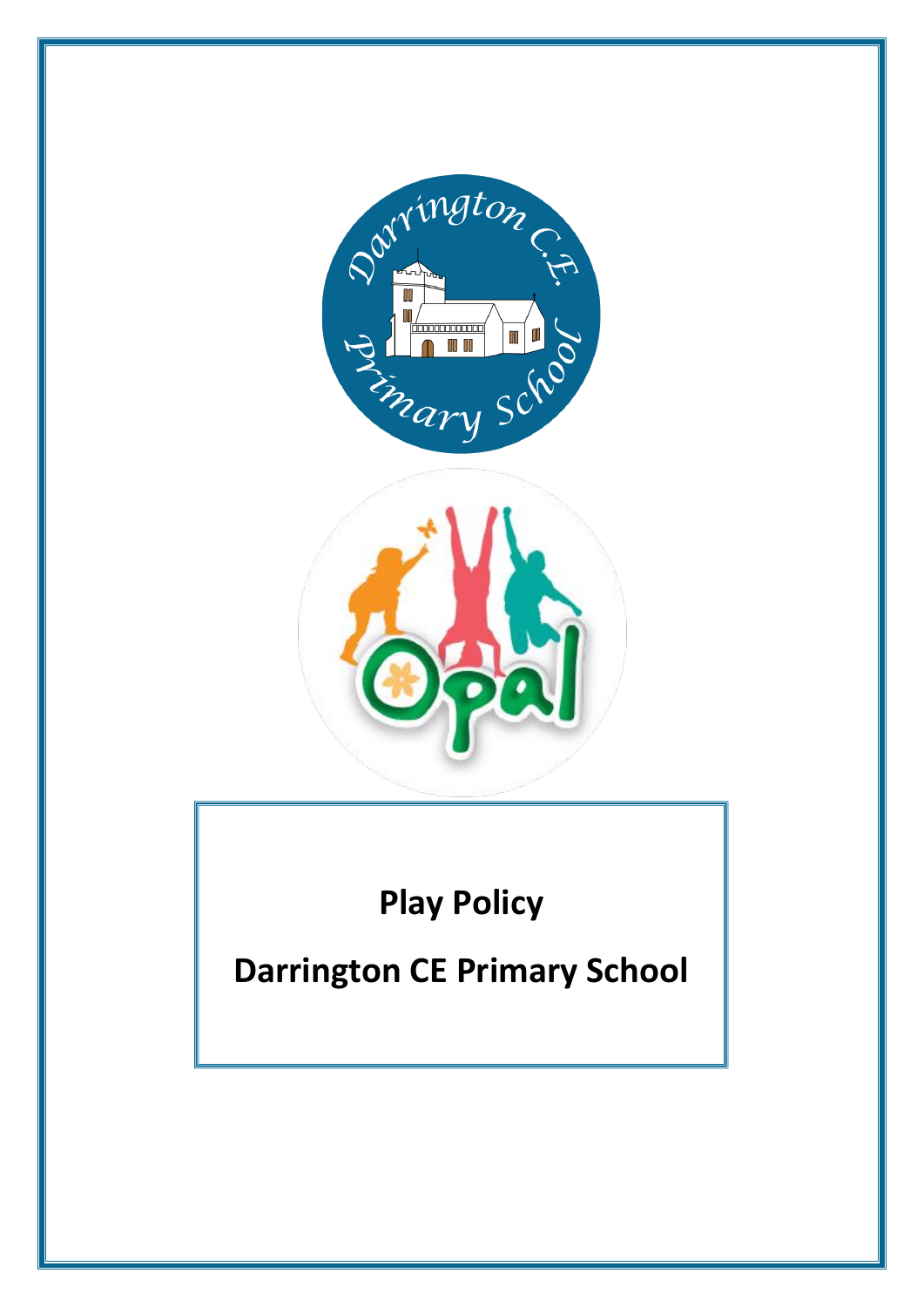#### **Commitment**

Our school undertakes to refer to this play policy in all decisions which affect children's play. Our school is committed to providing the strategic and operational leadership needed to provide and maintain quality play provision for all of our children.

#### **Rationale**

Our school believes that all children need opportunities to play which allow them to explore, manipulate, experience and affect their environment. The school acknowledges the UN Convention on the Rights of the Child, especially Article 31, and supports the child's right to play. We believe play provision should be welcoming and accessible to every child, irrespective of gender, sexual orientation, economic or social circumstances, ethnic or cultural background or origin, or individual abilities.

The OPAL programme rationale is that …*"better, more active and creative playtimes can mean happier and healthier children, and having happier, healthier, more active children usually results in a more positive attitude to learning in school, with more effective classroom lessons, less staff time spent resolving unnecessary behavioural problems, fewer playtime accidents, happier staff and a healthier attitude to life".*

At Darrington, we also feel that OPAL works closely with our school vision. OPAL encourages children to shine a light for each other and play collaboratively sharing our 3 key school values: Peace, Respect and Friendship. It encourages children to flourish academically and also in other non-academic ways.

#### **Definition and Value of Play**

Play is defined as any freely chosen activity which a child finds satisfying and creative. It may or may not involve equipment or other people. We believe play has many benefits, including:

- Play is critical to children's health and wellbeing, and essential for their physical, emotional, social, spiritual and intellectual development.
- Play enables children to explore the physical and social environment, different concepts and different ideas.
- Play enhances children's self-esteem and their understanding of others through freely chosen social interactions, within peer groups, with individuals, and within groups of different ages, abilities, interests, genders, ethnicities and cultures.
- Play requires ongoing communication and negotiation skills, enabling children to develop a balance between their right to act freely and their responsibilities to others.
- Play enables children to experience a wide range of emotions and develop their ability to cope with these, including sadness and happiness, rejection and acceptance, frustration and achievement, boredom and fascination, fear and confidence.
- Play encourages self-confidence and the ability to make choices, problem solve and to be creative.
- Play maintains children's openness to learning, develops their capabilities and allows them to push the boundaries of what they can achieve.
- Play is also an important part of developing children's spirituality and encourages them to ask questions and appreciate their natural surroundings.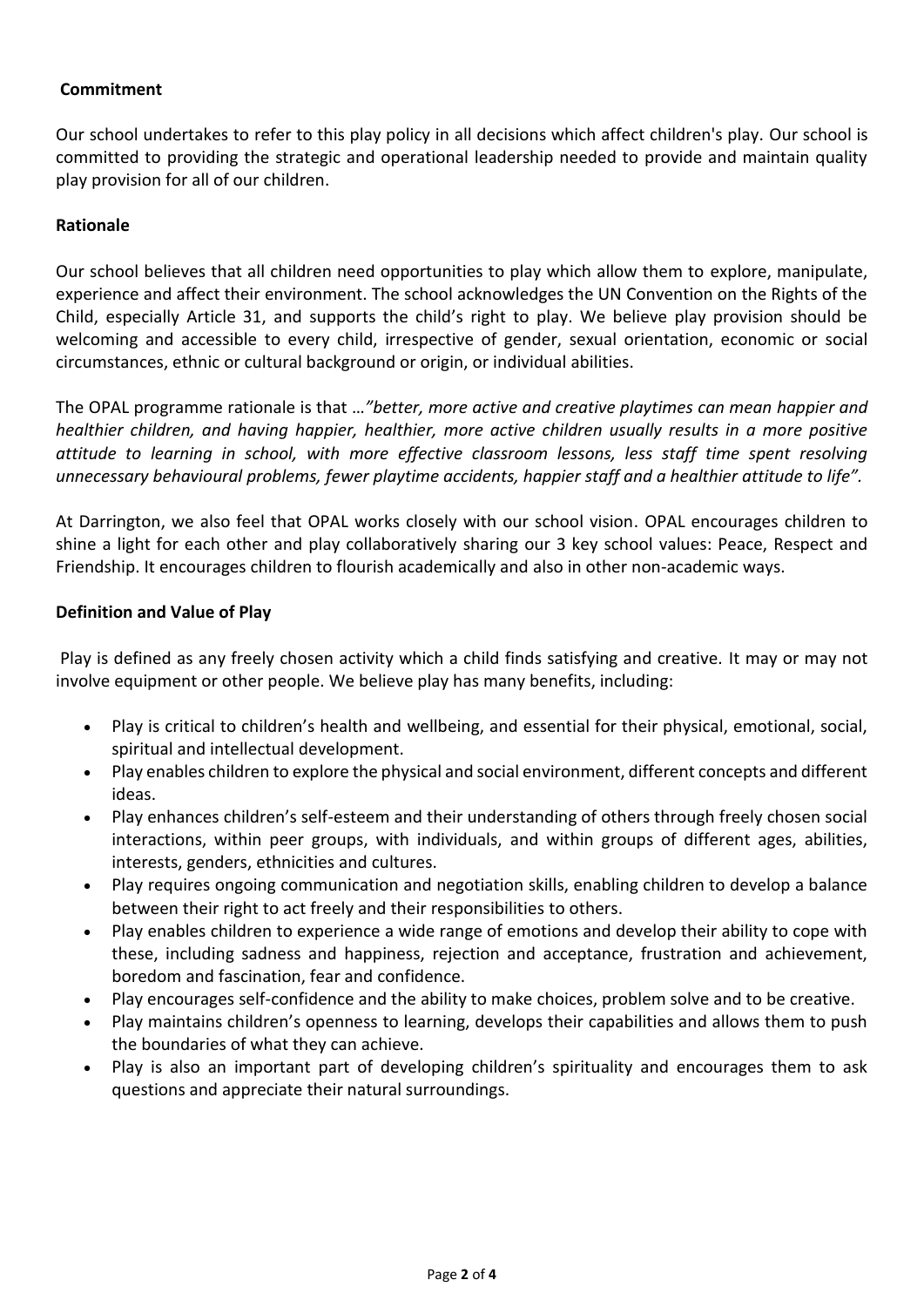## **Aims**

In relation to play our school aims to:

- ensure play settings provide a varied, challenging and stimulating environment.
- allow children to take risks and use a common-sense approach to the management of these risks and their benefits.
- provide opportunities for children to develop their relationships with each other.
- enable children to develop respect for their surroundings and each other.
- aid children's physical, emotional, social, spiritual and intellectual development.
- provide a range of environments which will encourage children to explore and play imaginatively.
- provide a range of environments which will support children's learning across the curriculum and learning about the world around them.
- promote independence and teamwork within children.
- build emotional and physical resilience.

## **Rights**

Our school recognises the UN Convention on the Rights of the Child which includes *the right to play, recreation and leisure* (Article 31) and the *right of children to be listened to on matters important to them* (Article 12). We acknowledge that we have a duty take these rights seriously and listen to children's views on their play.

## **Benefit and Risk**

*'Play is great for children's well-being and development. When planning and providing play opportunities, the goal is not to eliminate risk, but to weigh up the risks and benefits. No child will learn about risk if they are wrapped in cotton wool'*

Managing Risk in Play Provision: An Implementation Guide (2012)

**The school will use the Health and Safety Executive guidance document** *'Children's Play and Leisure – Promoting a Balanced Approach'* **(September 2012) as the principle value statement informing its approach to managing risk in play.** In doing so, the school will adopt a risk-benefit approach as detailed in *'Managing Risk in Play Provision': An Implementation Guide.*

Risk-taking is an essential feature of play provision, and of all environments in which children legitimately spend time at play. Play provision aims to offer children the chance to encounter acceptable risks as part of a stimulating, challenging and managed play environment. In the words of the play sector publication 'Best Play', play provision should aim to *'manage the balance between the need to offer risk and the need to keep children and young people safe from harm'*.

In additions to standard risk/benefit assessments the school will practice dynamic risk management with children encouraging them to identify and manage risks in an environment where adults are present to support them.

### **Supervision**

The law requires that children in school have supervision but for primary school playtimes there are no stated ratios. During the school day there should be one or more adults present outdoors. The school recognizes OPAL's three models of supervision: Direct, Remote and Ranging. Except for new children in reception, the school does not believe direct supervision is possible or beneficial. Supervision will take remote and ranging